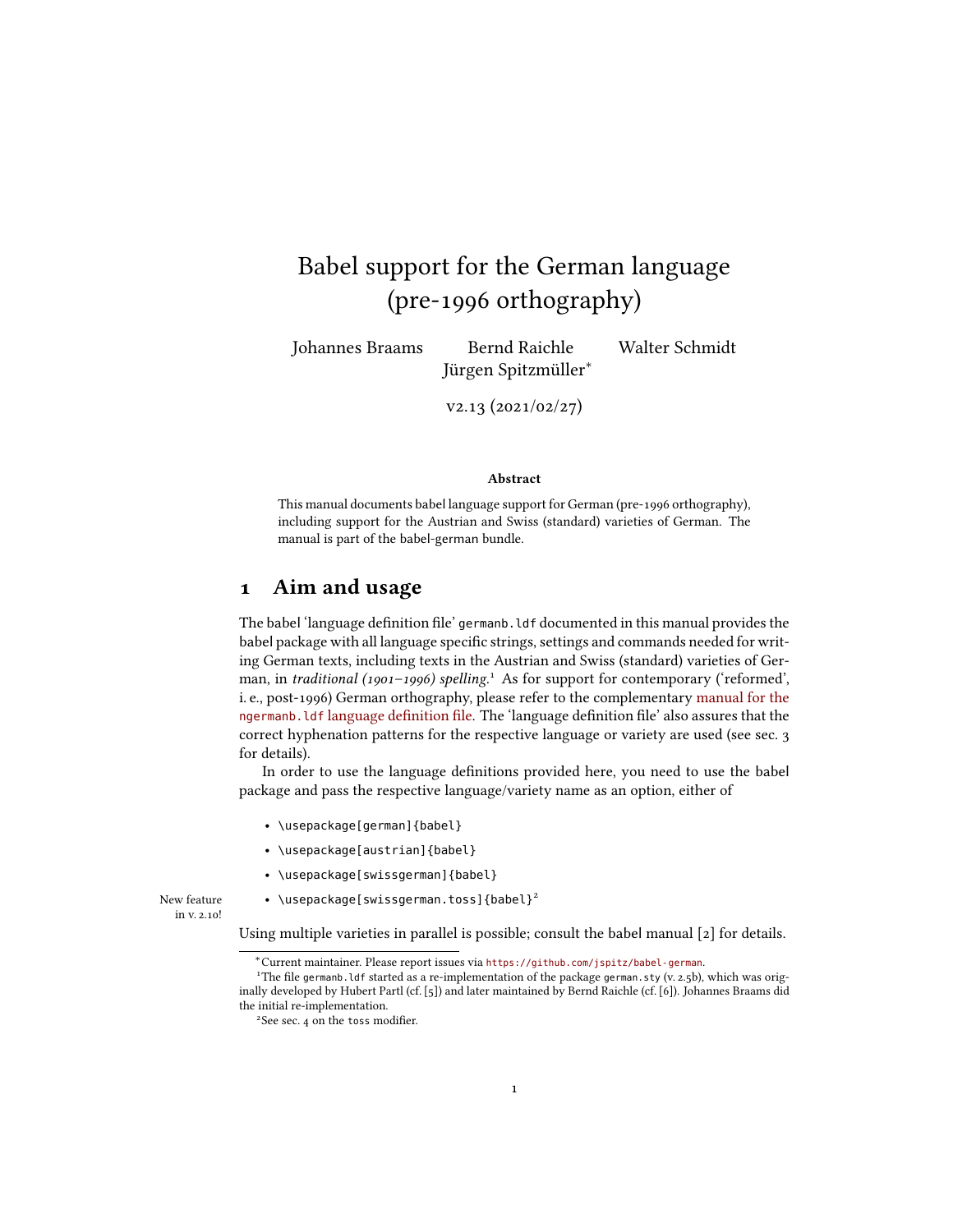## 2 Shorthands

For all three varieties of German, the character " is made active in order to provide some shorthand macros. Some of these shorthands address a peculiarity of pre-1996 German spelling: consonantial character combinations that change in the context of hyphenations. Other shorthands are provided for frequently used special characters as well as for better control of hyphenation, line breaks and ligatures.

<span id="page-1-0"></span>Table [1](#page-1-0) provides an overview of the shorthands that are provided by babel-german for german, austrian and swissgerman.

Table 1: Shorthands provided by germanb.ldf

|            | "a                      | Umlaut $\langle$ ä $\rangle$ (shorthand for \"a). Similar shorthands are available for all other lower-                                                                                                                          |
|------------|-------------------------|----------------------------------------------------------------------------------------------------------------------------------------------------------------------------------------------------------------------------------|
|            |                         | and uppercase vowels (umlauts: "a, "o, "u, "A, "0, "U; tremata: "e, "i, "E, "I).                                                                                                                                                 |
|            | "s                      | German $\langle \beta \rangle$ (shorthand for \ss{}); but cf. sec. 4.                                                                                                                                                            |
|            | "z"                     | German $\langle \beta \rangle$ (shorthand for \ss{}). The difference to "s is the uppercase version; but cf.                                                                                                                     |
|            |                         | sec. 4.                                                                                                                                                                                                                          |
|            | "ck                     | $\langle$ ck $\rangle$ , hyphenated as $\langle$ k-k $\rangle$ .                                                                                                                                                                 |
|            | "ff                     | $\langle ff \rangle$ , hyphenated as $\langle ff-f \rangle$ ; this is also implemented for $\langle l \rangle$ , $\langle m \rangle$ , $\langle n \rangle$ , $\langle p \rangle$ , $\langle r \rangle$ and $\langle t \rangle$ . |
|            |                         | Please refer to sec. 4 for why this does not include $\langle s \rangle$ .                                                                                                                                                       |
|            | "S                      | \uppercase{"s}, typeset as $\langle SS \rangle$ ( $\langle B \rangle$ must be written as $\langle SS \rangle$ [or $\langle SZ \rangle$ , see below] in                                                                           |
|            |                         | uppercase writing).                                                                                                                                                                                                              |
|            | "Z                      | \uppercase{"z}, typeset as $\langle SZ \rangle$ ( $\langle B \rangle$ ) must be written as $\langle SZ \rangle$ [or $\langle SS \rangle$ , see above] in                                                                         |
|            |                         | uppercase writing).                                                                                                                                                                                                              |
|            | "                       | Disable ligature at this position (e.g., at morpheme boundaries, as in Auf"   lage).                                                                                                                                             |
|            | $^{\rm H}$ .            | An additional breakpoint that does still allow for hyphenation at the breakpoints                                                                                                                                                |
|            |                         | preset in the hyphenation patterns (as opposed to $\backslash$ -).                                                                                                                                                               |
|            | $" =$                   | An explicit hyphen with a breakpoint, allowing for hyphenation at the other points                                                                                                                                               |
|            |                         | preset in the hyphenation patterns (as opposed to plain -); useful for long compounds                                                                                                                                            |
|            |                         | such as IT"=Dienstleisterinnen.                                                                                                                                                                                                  |
|            | $^{\rm n}$ $\sim$       | An explicit hyphen without a breakpoint. Useful for cases where the hyphen should                                                                                                                                                |
|            |                         | stick at the following syllable, e.g., bergauf und "~ab.                                                                                                                                                                         |
|            | $\mathbf{0},\mathbf{0}$ | A breakpoint that does not output a hyphen if the line break is performed (consider                                                                                                                                              |
|            |                         | parenthetical extensions as in (pseudo"~)""wissenschaftlich).                                                                                                                                                                    |
| w feature  | " $\prime$              | A slash that allows for a linebreak. As opposed to \slash{}, hyphenation at the                                                                                                                                                  |
| in v. 2.9! |                         | breakpoints preset in the hyphenation patterns is still allowed.                                                                                                                                                                 |
|            | $\mathbf{u}$ .          | German left double quotes $\langle , \rangle$ .                                                                                                                                                                                  |
|            | $\mathbf{u}$ ,          | German right double quotes $\langle$ " $\rangle$ .                                                                                                                                                                               |
|            | $"$ <                   | French/Swiss left double quotes $\langle \cdot \rangle$ .                                                                                                                                                                        |
|            |                         |                                                                                                                                                                                                                                  |

"> French/Swiss right double quotes  $\langle \rangle$ .

New

Table [2](#page-2-1) lists some babel macros for quotation marks that might be used as an alternative to the quotation mark shorthands listed above.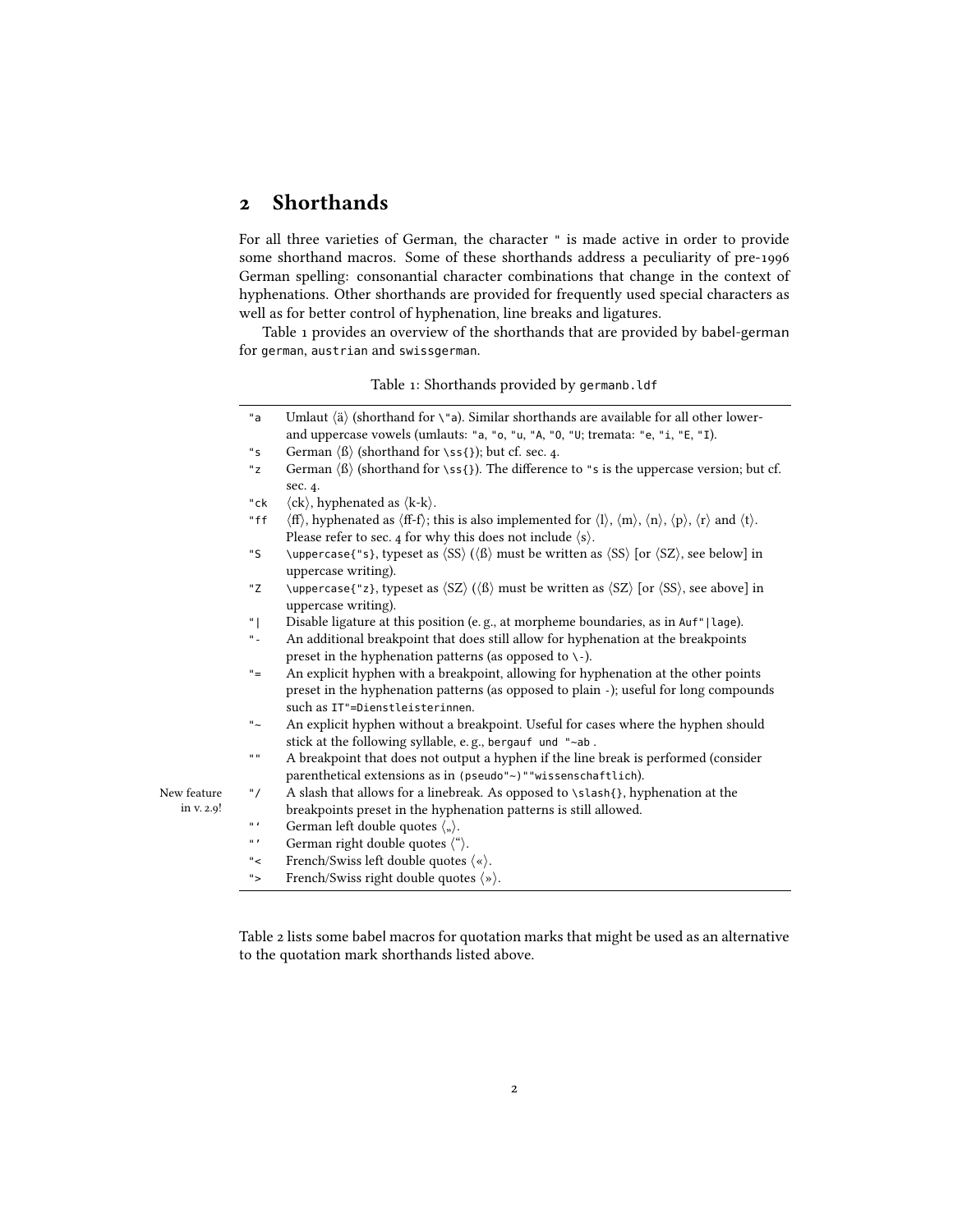Table 2: Alternative commands for quotation marks (provided by babel)

<span id="page-2-1"></span>

| \qlqq | German left double quotes $\langle \cdot, \cdot \rangle$ .    |
|-------|---------------------------------------------------------------|
| \qrqq | German right double quotes $\langle$ " $\rangle$ .            |
| \qlq  | German left single quotes $\langle \cdot \rangle$ .           |
| \qrq  | German right single quotes $\langle \cdot \rangle$ .          |
| \flqq | French/Swiss left double quotes $\langle \cdot \rangle$ .     |
| \frqq | French/Swiss right double quotes $\langle \rangle$ .          |
| \flq  | French/Swiss left single quotes $\langle \cdot \rangle$ .     |
| \frq  | French/Swiss right single quotes $\langle \rangle$ .          |
| \dq   | The straight quotation mark character $\langle$ " $\rangle$ . |

## <span id="page-2-0"></span>3 Hyphenation patterns

The question which hyphenation patterns are used by Babel in case of the varieties of German needs some elaboration. There is a set of established hyphenation patterns for pre- and post-1996 German orthography that has been available with TFX distributions for a long time (currently, these are shipped in form of the dehypht and dehyphn files). These patterns, though, have many flaws (they produce wrong hyphenations, and not much is known about their construction). Therefore, a group of people developed completely new patterns that do much better, the so-called 'experimental' new hyphenation patterns of German, distributed in the dehyph-exptl package [\[3\]](#page-13-3). As opposed to the old patterns, the new ones undergo constant improvement. The price for this, however, is that hyphenation and thus the typeset document is subject to change with, and only due to, pattern updates.

Modern engines (i. e., xetex and luatex) have already embraced those new patterns, i. e., they are activated on these engines by default. The classic TFX engines (tex/pdftex), however, haven't: they continue to use the old patterns. The reason for this is one of TEX's quality standards: refrain, if ever possible, from changing the output of user's documents in the wake of software updates. An exception is (pre-1996) Swiss Standard German: here, the classic engines use the 'experimental' patterns by default (since there were no patterns available previously anyway).

So you need to explicitly activate the new patterns for a given document (except for swissgerman) with the classic engines, should you want to use them instead of the old ones. With Babel, this can be done quite easily by means of the hyphsubst [\[4\]](#page-13-4) package:

```
\usepackage[german=german-x-latest]{hyphsubst}
\usepackage[german]{babel}
```
Since austrian uses the same patterns as german, the given hyphsubst option activates the new patterns for this variety as well; but note that hyphsubst must be loaded before babel (please refer to  $\lceil 3 \rceil$  and  $\lceil 4 \rceil$  for details).

If you only want to use experimental patterns for one variety, you can do like so:

\usepackage{hyphsubst} \usepackage[german,austrian]{babel} \HyphSubstLet{austrian}{german-x-latest}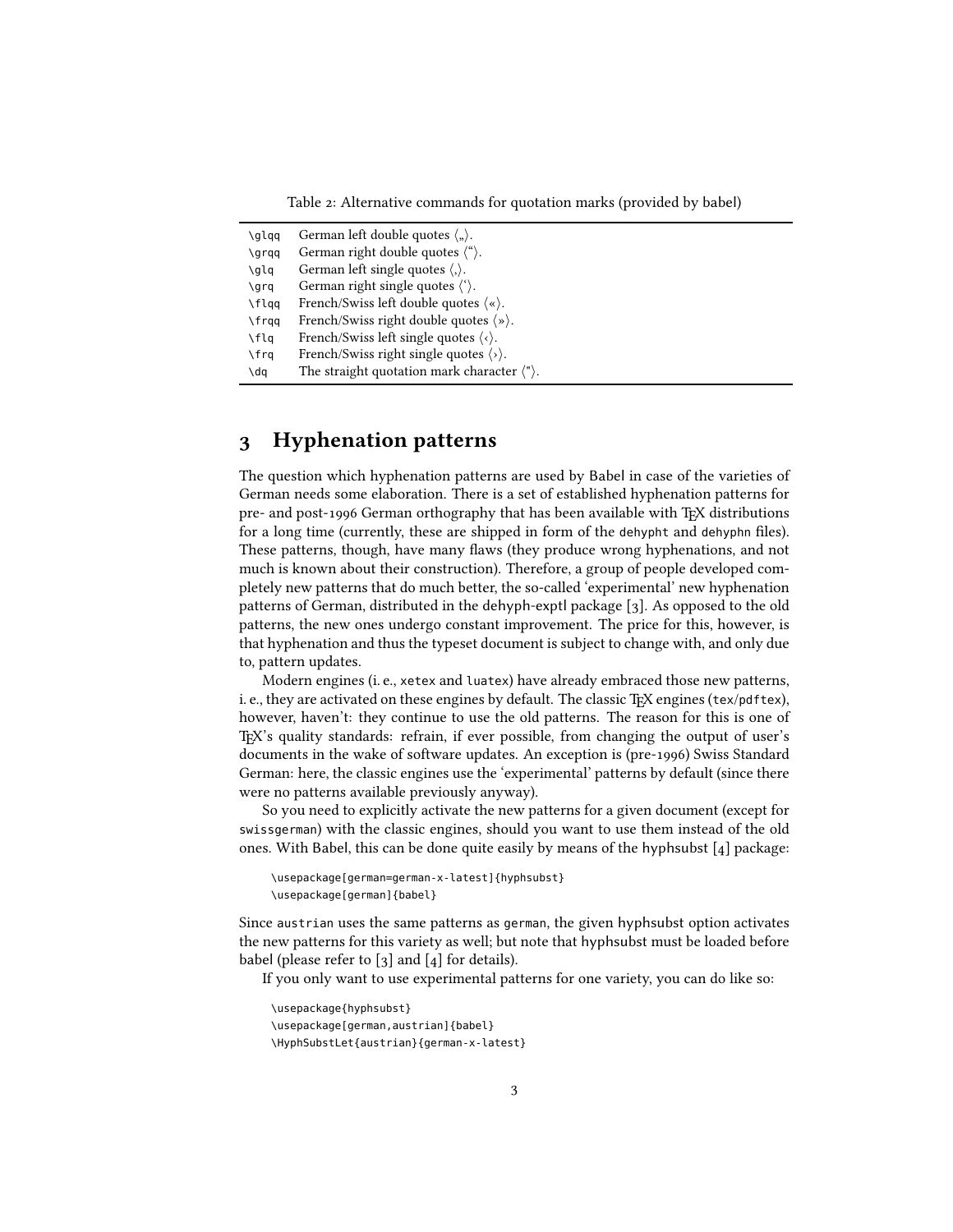## <span id="page-3-0"></span>4 Variety-specific options

New feature in v. 2.10! In Swiss (and Liechtensteinian) German writing, the use of  $\langle \hat{B} \rangle$  is rather uncommon. Swiss writers would normally use  $\langle ss \rangle$  where German or Austrian writers use the  $\langle \beta \rangle$ character (e.g.,  $Bu\beta e$  vs. Busse). When texts (or names) from other German speaking areas are quoted, however, the spelling and hence the  $\langle \beta \rangle$  is often maintained (particularly in scholarly writing where the spelling of quoted text is not supposed to be touched).

We assume that Swiss writers will normally input  $\langle ss \rangle$  directly when they mean  $\langle ss \rangle$ , and we assume furthermore that the  $\langle \text{B} \rangle$ -related shorthands "s and "z are useful also for Swiss writers when they actually need  $\langle \beta \rangle$ , the more so since the  $\langle \beta \rangle$  is not as directly accessible on Swiss keyboards as it is on German and Austrian ones. On the other hand, there might be occasions where writers want to transfer a text from German or Austrian Standard into Swiss Standard German and adapt the spelling on the fly, i.e., transform all  $\langle \beta \rangle$  into  $\langle \text{ss} \rangle$ .

For this special case, we provide an option to make the  $\langle \beta \rangle$ -related shorthands "s and "z expand to the respective digraphs<sup>[3](#page-3-1)</sup>,  $\langle ss \rangle$  and  $\langle sz \rangle$ , rather than to  $\langle \beta \rangle$ . This is not the default behavior with swissgerman since, as mentioned, there are situations when the  $\langle \beta \rangle$ is (and has to be) used in Swiss writing, and normally, no shorthand is needed to input (or output) two simple  $\langle s \rangle$  characters. You can opt-in (and out) digraphical expansion of "s and "z on a global and local level:

- To globally switch on the digraphical expansion, use the Babel modifier toss (read: 'to  $\langle ss \rangle$ ') with swissgerman. I. e., pass swissgerman.toss (rather than swissgerman) as babel option.
- To switch on the digraphical expansion only locally, you can use the boolean switch \tosstrue. Likewise, \tossfalse switches off (both locally and globally set) digraphical expansion.

Both these changes result in the following deviant behavior of two shorthands:

- "s Expands to digraph  $\langle ss \rangle$
- "z Expands to digraph  $\langle sz \rangle$

One further note related to the use of  $\langle ss \rangle$  in Swiss Standard German. As opposed to other consonantial letters, the  $\langle s \rangle$  is excluded from the three consonant rule (*Dreikonso*nantenregel) of traditional German spelling which prescribes that one of three identical consonants has to be omitted if a vowel follows the three consonants (i.e., Schiffahrt, not Schifffahrt), except if the word is hyphenated (Schiff-fahrt); the shorthands "ff etc. account for that. This does not apply to  $\langle s \rangle$ ! In that case, always all three consonants are spelled out (e. g., Kongresssaal, not Kongressaal). This is why we don't provide a shorthand for the  $\langle sss \rangle$  case.

<span id="page-3-1"></span><sup>&</sup>lt;sup>3</sup>In graphematics, the term *digraph* denotes two characters that make a functional pair (which means, depending on the theoretical assumptions: they represent a single sound or they are semantically distinctive).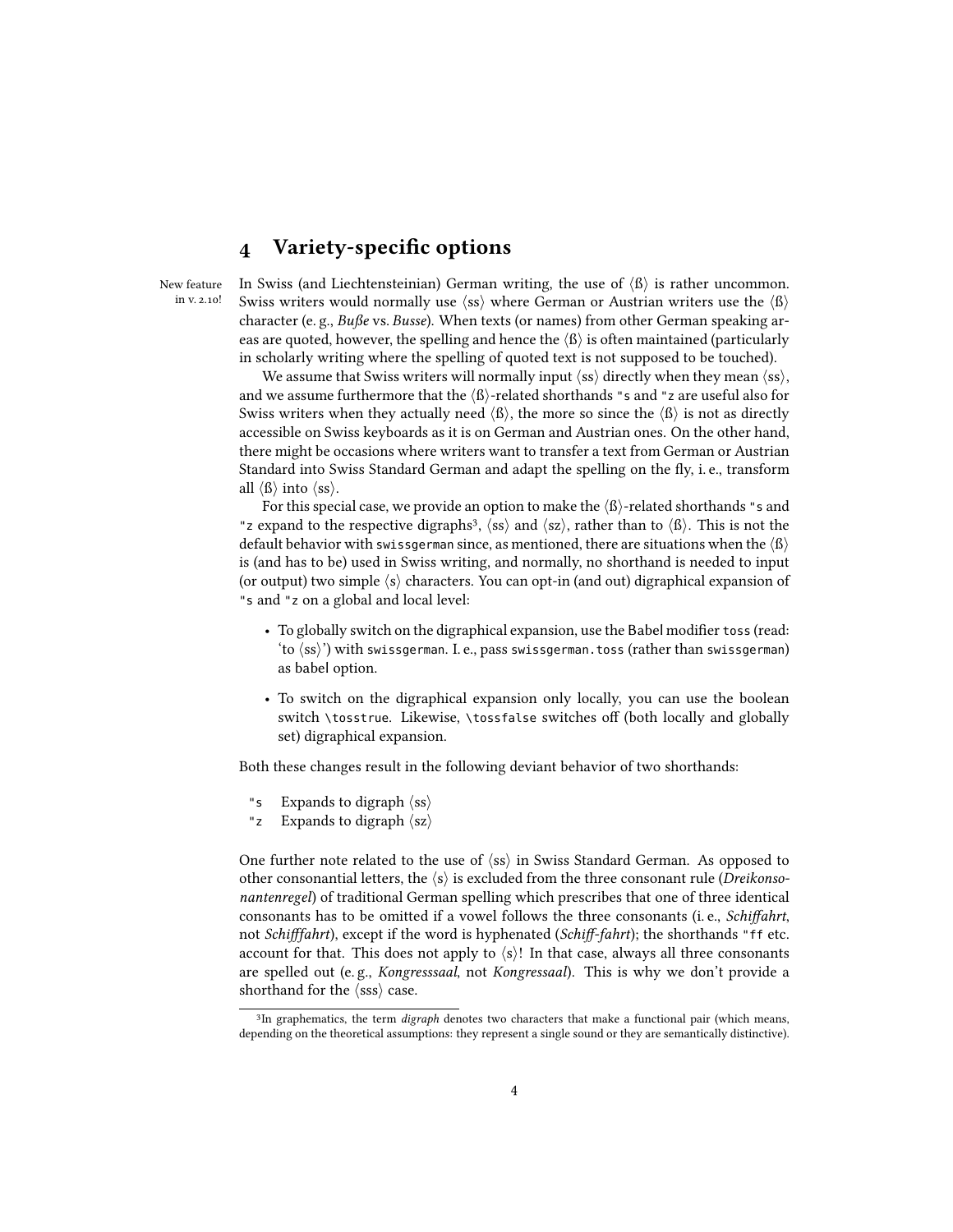## 5 Implementation

#### 5.1 General settings

If germanb.ldf is read via the deprecated babel option germanb, we make it behave as if german was specified.

```
1 \def\tmpa{germanb}
```
- 2 \let\SaveCurrentOption\CurrentOption
- 3 \ifx\CurrentOption\tmpa
- 4 \def\CurrentOption{german}
- $5 \setminus fi$

The macro \LdfInit takes care of preventing that this file is loaded more than once with the same option, checking the category code of the @ sign, etc.

6 \LdfInit\CurrentOption{captions\CurrentOption}

We define some helper macros that help us to identify later on which variety of German we are currently dealing with.

```
7 \def\bbl@opt@german{german}
```
- 8 \def\bbl@opt@germanb{germanb}
- 9 \def\bbl@opt@austrian{austrian}
- 10 \def\bbl@opt@swissgerman{swissgerman}

Some more work to make germanb behave like german.

11 \ifx\SaveCurrentOption\bbl@opt@germanb

```
12 \ifx\l@german\@undefined
```
- 13 \@nopatterns{German (trad. orthography)}
- 14 \adddialect\l@german0
- $15$  \fi
- 16 \let\l@germanb\l@german
- 17 \AtBeginDocument{%
- 18 \let\captionsgermanb\captionsgerman
- 19 \let\dategermanb\dategerman
- 20 \let\extrasgermanb\extrasgerman
- 21 \let\noextrasgermanb\noextrasgerman
- 22 }

 $23 \overline{1}$ 

If germanb.ldf is read as an option, i.e. via \usepackage command, german could be an 'unknown' language, so we have to make it known. We check for the existence of \l@german and issue a warning if it is unknown.

24 \ifx\l@german\@undefined

```
25 \@nopatterns{German (trad. orthography)}
```
26 \adddialect\l@german0

 $27$  \fi

We set austrian as a dialect of german, since the Austrian variety uses the same hyphenation patterns as Germany's Standard German. If no German patterns are found, we issue a warning.

```
28 \ifx\CurrentOption\bbl@opt@austrian
```

```
29 \ifx\l@german\@undefined
```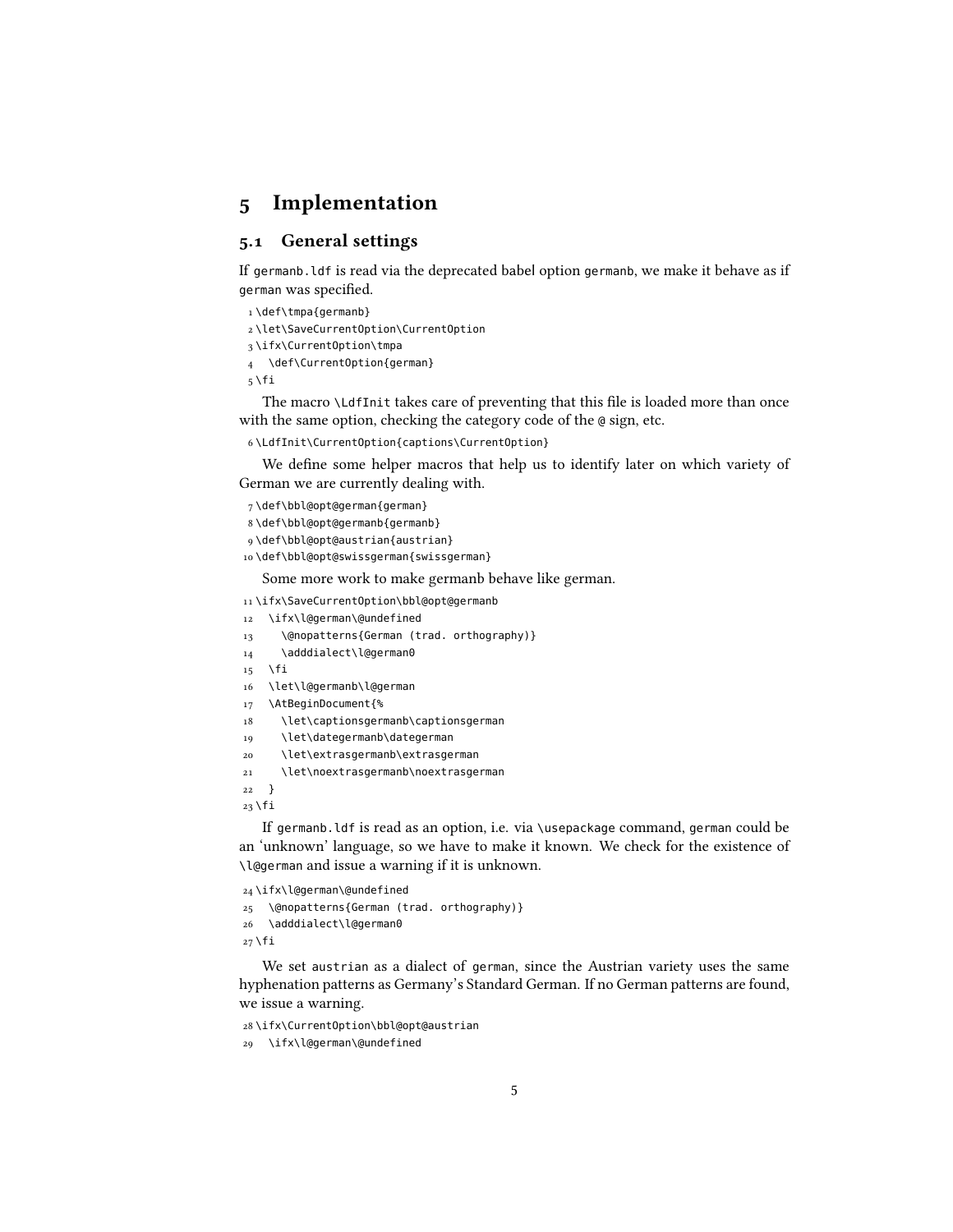```
30 \@nopatterns{German (trad. orthography), needed by Austrian (trad. orthography)}
31 \adddialect\l@austrian0
32 \else
33 \adddialect\l@austrian\l@german
34 \fi
35 \fi
```
For the Swiss variety, we attempt to load the specific swissgerman hyphenation patterns and fall back to german if those are not available. If no patterns are found, we issue a warning.

 \ifx\CurrentOption\bbl@opt@swissgerman \ifx\l@swissgerman\@undefined \ifx\l@german\@undefined \@nopatterns{Swiss Standard German (trad. orthography) and German (trad. orthography)} \adddialect\l@swissgerman0 41 \else \@nopatterns{Swiss Standard German (trad. orthography)} \adddialect\l@swissgerman\l@german \fi  $\forall$ fi \fi

#### 5.2 Language-specific strings (captions)

The next step consists of defining macros that provide language specific strings and settings.

\@captionsgerman The macro \@captionsgerman defines all strings used in the four standard document classes provided with ETEX for German. This is an internal macro that is inherited and modified by the following macros for the respective language varieties.

\@namedef{@captionsgerman}{%

- \def\prefacename{Vorwort}%
- \def\refname{Literatur}%
- \def\abstractname{Zusammenfassung}%
- \def\bibname{Literaturverzeichnis}%
- \def\chaptername{Kapitel}%
- \def\appendixname{Anhang}%
- \def\contentsname{Inhaltsverzeichnis}%
- \def\listfigurename{Abbildungsverzeichnis}%
- \def\listtablename{Tabellenverzeichnis}%
- \def\indexname{Index}%
- \def\figurename{Abbildung}%
- \def\tablename{Tabelle}%
- \def\partname{Teil}%
- \def\enclname{Anlage(n)}%
- \def\ccname{Verteiler}%
- \def\headtoname{An}%
- \def\pagename{Seite}%
- \def\seename{siehe}%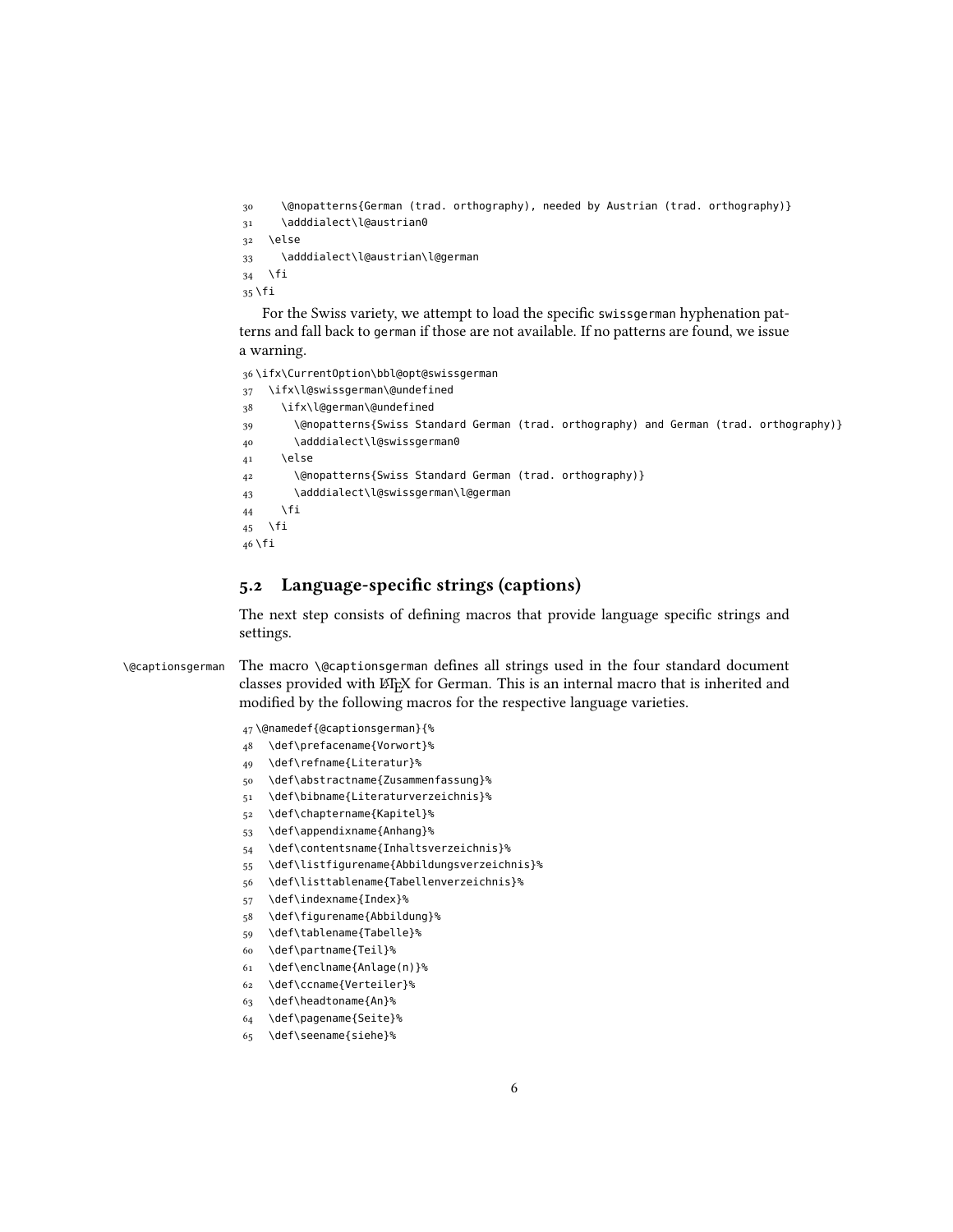|                      | \def\alsoname{siehe auch}%<br>66<br>\def\proofname{Beweis}%<br>67<br>\def\glossaryname{Glossar}%<br>68<br>$69$ }                                                                                                  |
|----------------------|-------------------------------------------------------------------------------------------------------------------------------------------------------------------------------------------------------------------|
| \captionsgerman      | The macro \captionsgerman is identical to \@captionsgerman, but only defined if german<br>is requested.                                                                                                           |
|                      | 70\ifx\CurrentOption\bbl@opt@german<br>\@namedef{captionsgerman}{%<br>71<br>\@nameuse{@captionsgerman}%<br>72                                                                                                     |
|                      | $\mathcal{F}$<br>73<br>74 \fi                                                                                                                                                                                     |
| \captionsaustrian    | The macro \captionsaustrian builds on \@captionsgerman, but redefines some strings<br>following Austrian conventions (for the respective variants, cf. $[1]$ ). It is only defined if<br>austrian is requested.   |
|                      | 75\ifx\CurrentOption\bbl@opt@austrian                                                                                                                                                                             |
|                      | \@namedef{captionsaustrian}{%<br>76<br>\@nameuse{@captionsgerman}%                                                                                                                                                |
|                      | 77<br>\def\enclname{Beilage(n)}%<br>78                                                                                                                                                                            |
|                      | $\mathcal{F}$<br>79<br>80 \fi                                                                                                                                                                                     |
| \captionsswissgerman | The macro \captionsswissgerman builds on \@captionsgerman, but redefines some<br>strings following Swiss conventions (for the respective variants, cf. [1]). It is only de-<br>fined if swissgerman is requested. |
|                      | 81\ifx\CurrentOption\bbl@opt@swissgerman                                                                                                                                                                          |
|                      | \@namedef{captionsswissgerman}{%<br>82                                                                                                                                                                            |
|                      | \@nameuse{@captionsgerman}%<br>83<br>\def\enclname{Beilage(n)}%<br>84                                                                                                                                             |
|                      | 85<br>$\mathcal{F}$                                                                                                                                                                                               |
|                      | 86 \fi                                                                                                                                                                                                            |
|                      | Date localizations<br>5.3                                                                                                                                                                                         |
| \month@german        | The macro \month@german defines German month names for all varieties.                                                                                                                                             |
|                      | 87\def\month@german{\ifcase\month\or                                                                                                                                                                              |
|                      | Januar\or Februar\or M\"arz\or April\or Mai\or Juni\or<br>88<br>Juli\or August\or September\or Oktober\or November\or Dezember\fi}<br>89                                                                          |
| \dategerman          | The macro \dategerman redefines the command \today to produce German dates. It is<br>only defined if german is requested.                                                                                         |
|                      | 90\ifx\CurrentOption\bbl@opt@german                                                                                                                                                                               |
|                      | \def\dategerman{\def\today{\number\day.~\month@german<br>91                                                                                                                                                       |
|                      | \space\number\year}}<br>92<br>93 \fi                                                                                                                                                                              |
|                      |                                                                                                                                                                                                                   |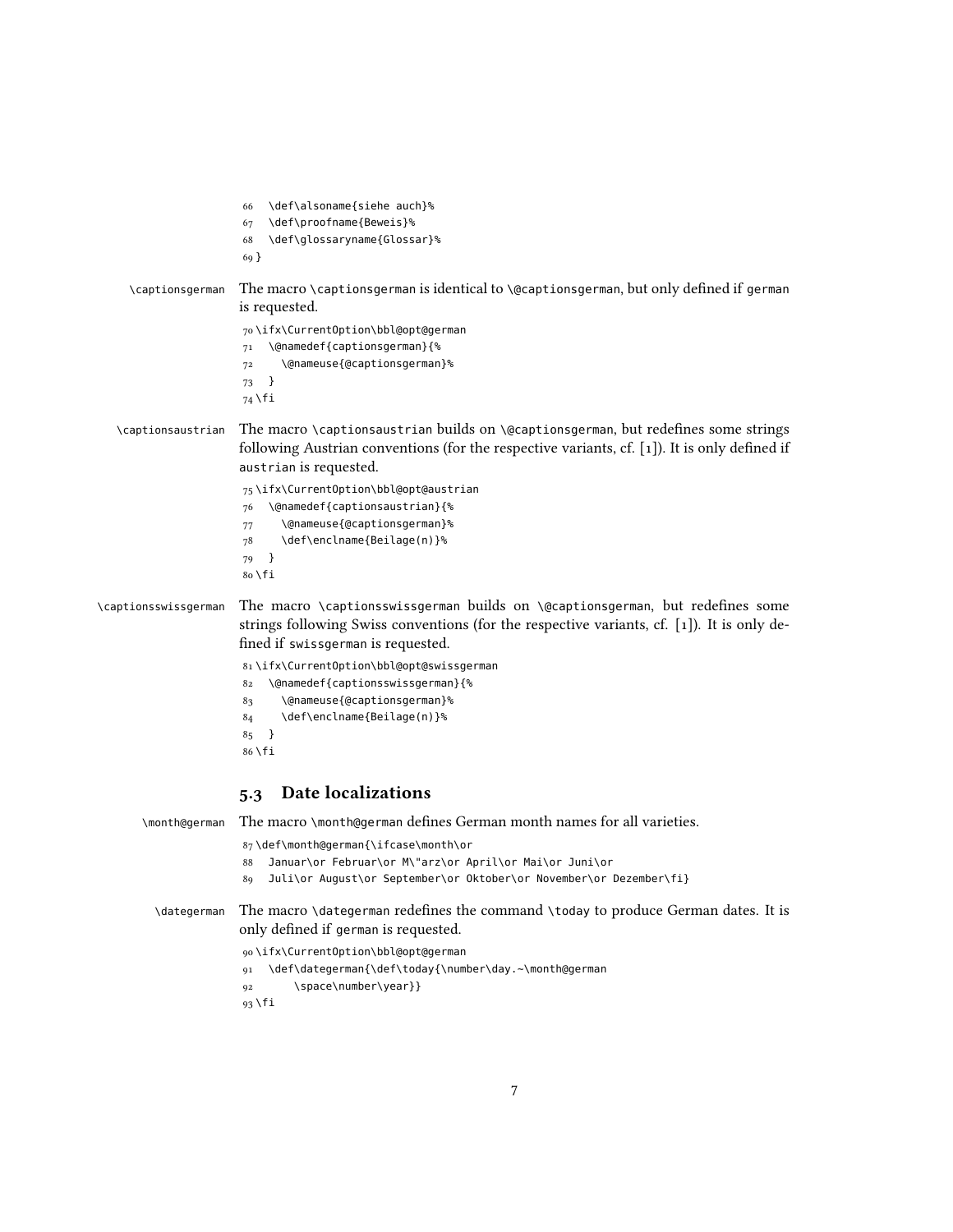\dateswissgerman The macro \dateswissgerman does the same for Swiss Standard German dates. It is only defined if swissgerman is requested. The result is identical to German. 94 \ifx\CurrentOption\bbl@opt@swissgerman 95 \def\dateswissgerman{\def\today{\number\day.~\month@german 96 \space\number\year}}  $97$  \fi

\dateaustrian The macro \dateaustrian redefines the command \today to produce Austrian versions of the German dates. Here, the naming of January ("Jänner") differs from the other German varieties. The macro is only defined if austrian is requested.

```
98 \ifx\CurrentOption\bbl@opt@austrian
99 \def\dateaustrian{\def\today{\number\day.~\ifnum1=\month
100 J\"anner\else \month@german\fi \space\number\year}}
101 \fi
```
### 5.4 Extras

\extrasgerman \extrasaustrian \extrasswissgerman \noextrasaustrian \noextrasswissgerman

The macros \extrasgerman, \extrasaustrian and \extrasswissgerman, respectively, will perform all the extra definitions needed for the German language or the respective variety. The macro \noextrasgerman is used to cancel the actions of \extrasgerman. \noextrasaustrian and \noextrasswissgerman behave analoguously.

\noextrasgerman later on its definition may vary. First, the character " is declared active for all German varieties. This is done once,

```
102 \initiate@active@char{"}
```
Depending on the option with which the language definition file has been loaded, the macro \extrasgerman, \extrasaustrian or \extrasswissgerman is defined. Each of those is identical: they load the shorthands defined below and activate the " character.

```
103 \@namedef{extras\CurrentOption}{%
104 \languageshorthands{german}}
105 \expandafter\addto\csname extras\CurrentOption\endcsname{%
106 \bbl@activate{"}}
```
toss For Swiss Standard German, we allow optionally to expand the  $\langle \text{B} \rangle$ -related shorthands \tosstrue  $\,$  the Swiss way, i. e. as  $\langle$ ss $\rangle$  (globally, if the modifier toss is used or locally if \tosstrue.).

```
\tossfalse
107 \newif\iftoss\tossfalse
            108 \newif\ifbbl@toss\bbl@tossfalse
            109 \ifx\bbl@mod@swissgerman\@undefined\else
            110 \@expandtwoargs\in@{,toss,}{,\bbl@mod@swissgerman,}
            111 \quad \text{Vifina}112 \tosstrue
            113 \fi
            114 \addto\extrasswissgerman{%
            115 \iftoss\bbl@tosstrue\else\bbl@tossfalse\fi}
            116 \fi
```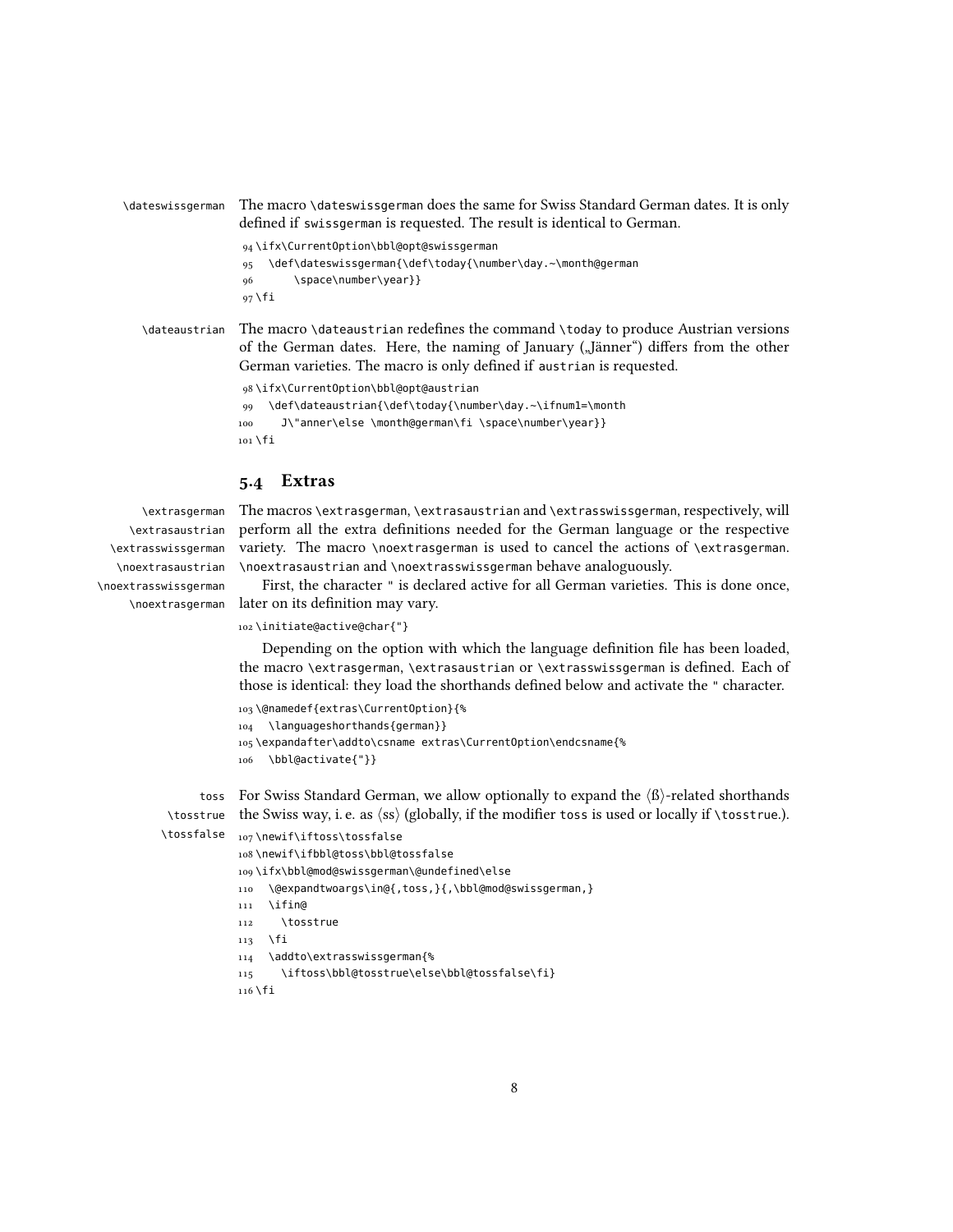Next, again depending on the option with which the language definition file has been loaded, the macro \noextrasgerman, \noextrasaustrian or \noextrasswissgerman is de fined. These deactivate the " character and thus turn the shorthands off again outside of the respective variety.

117 \expandafter\addto\csname noextras\CurrentOption\endcsname{%

```
118 \bbl@deactivate{"}}
```
119 \ifx\CurrentOption\bbl@opt@swissgerman

```
120 \addto\noextrasswissgerman{\bbl@tossfalse}
```
121 \fi

In order for TEX to be able to hyphenate German words which contain 'ß' (in the OT1 position  $\sim$ Y) we have to give the character a nonzero \lccode (see Appendix H, the TEXbook).

122 \expandafter\addto\csname extras\CurrentOption\endcsname{%

```
123 \babel@savevariable{\lccode25}%
```

```
124 \lccode25=25}
```
The umlaut accent macro  $\Upsilon$  is changed to lower the umlaut dots. The redefinition is done with the help of \umlautlow.

```
125 \expandafter\addto\csname extras\CurrentOption\endcsname{%
126 \babel@save\"\umlautlow}
```
127 \expandafter\addto\csname noextras\CurrentOption\endcsname{%

128 \umlauthigh}

The German hyphenation patterns can be used with \lefthyphenmin and \righthyphenmin set to 2.

129 \providehyphenmins{\CurrentOption}{\tw@\tw@}

For German texts we need to assure that \frenchspacing is turned on.

```
130 \expandafter\addto\csname extras\CurrentOption\endcsname{%
```

```
131 \bbl@frenchspacing}
```
132 \expandafter\addto\csname noextras\CurrentOption\endcsname{%

```
133 \bbl@nonfrenchspacing}
```
#### 5.5 Active characters, macros & shorthands

The following code is necessary because we need an extra active character. This character is then used as indicated in table [1.](#page-1-0)

In order to be able to define the function of ", we first define a couple of 'support' macros.

 $\mathcal{A}$  We save the original double quotation mark character in  $\mathcal{A}$  to keep it available, the math accent \" can now be typed as ".

Furthermore, we define some helper macros for contextual  $\langle \beta \rangle$  handling.

```
134 \begingroup \catcode'\"12
```

```
135 \def\x{\endgroup
```

```
136 \def\dq{"}
```

```
137 \def\@SS{\mathchar"7019 }
```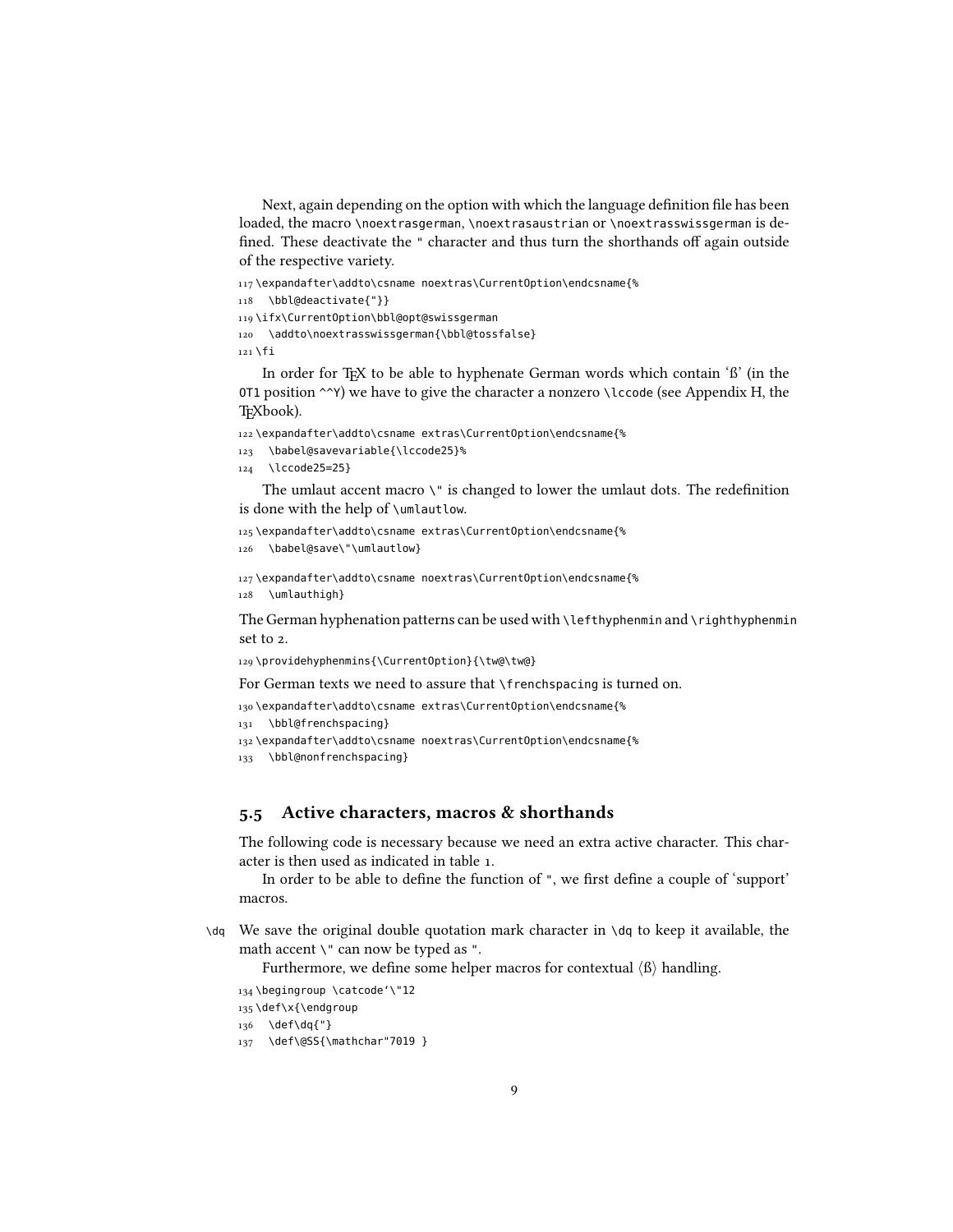```
138 \def\bbl@ss{\ifbbl@toss ss\else\textormath{\ss}{\@SS{}}\fi}
139 \def\bbl@SS{SS}
140 \def\bbl@sz{\ifbbl@toss sz\else\textormath{\ss}{\@SS{}}\fi}
141 \def\bbl@SZ{SZ}
142 }
143 \lambda
```
Since we need to add special cases for hyperref which needs hyperref's \texorpdfstring, we provide a dummy command for the case that hyperref is not loaded.

```
144 \providecommand\texorpdfstring[2]{#1}
```
Now we can define the doublequote shorthands: the umlauts,

```
145 \declare@shorthand{german}{"a}{\textormath{\"{a}\bbl@allowhyphens}{\ddot a}}
146 \declare@shorthand{german}{"o}{\textormath{\"{o}\bbl@allowhyphens}{\ddot o}}
147\declare@shorthand{german}{"u}{\textormath{\"{u}\bbl@allowhyphens}{\ddot u}}
148 \declare@shorthand{german}{"A}{\textormath{\"{A}\bbl@allowhyphens}{\ddot A}}
149 \declare@shorthand{german}{"O}{\textormath{\"{O}\bbl@allowhyphens}{\ddot O}}
150 \declare@shorthand{german}{"U}{\textormath{\"{U}\bbl@allowhyphens}{\ddot U}}
```
tremata,

```
151 \declare@shorthand{german}{"e}{\textormath{\"{e}}{\ddot e}}
152\declare@shorthand{german}{"E}{\textormath{\"{E}}{\ddot E}}
153 \declare@shorthand{german}{"i}{\textormath{\"{\i}}%
154 (\ddot\imath}}
155 \declare@shorthand{german}{"I}{\textormath{\"{I}}{\ddot I}}
```
German ß,

```
156 \declare@shorthand{german}{"s}{\bbl@ss}
157 \declare@shorthand{german}{"S}{\bbl@SS}
158 \declare@shorthand{german}{"z}{\bbl@sz}
159 \declare@shorthand{german}{"Z}{\bbl@SZ}
```
German and French/Swiss quotation marks,

```
160 \declare@shorthand{german}{"'}{\glqq}
161 \declare@shorthand{german}{"'}{\grqq}
162 \declare@shorthand{german}{"<}{\flqq}
163 \declare@shorthand{german}{">}{\frqq}
```
#### discretionary commands

```
164 \declare@shorthand{german}{"c}{\textormath{\bbl@disc ck}{c}}
165 \declare@shorthand{german}{"C}{\textormath{\bbl@disc CK}{C}}
166 \declare@shorthand{german}{"F}{\textormath{\bbl@disc F{FF}}{F}}
167 \declare@shorthand{german}{"l}{\textormath{\bbl@disc l{ll}}{l}}
168 \declare@shorthand{german}{"L}{\textormath{\bbl@disc L{LL}}{L}}
169 \declare@shorthand{german}{"m}{\textormath{\bbl@disc m{mm}}{m}}
170 \declare@shorthand{german}{"M}{\textormath{\bbl@disc M{MM}}{M}}
171 \declare@shorthand{german}{"n}{\textormath{\bbl@disc n{nn}}{n}}
172 \declare@shorthand{german}{"N}{\textormath{\bbl@disc N{NN}}{N}}
173 \declare@shorthand{german}{"p}{\textormath{\bbl@disc p{pp}}{p}}
174 \declare@shorthand{german}{"P}{\textormath{\bbl@disc P{PP}}{P}}
175 \declare@shorthand{german}{"r}{\textormath{\bbl@disc r{rr}}{r}}
```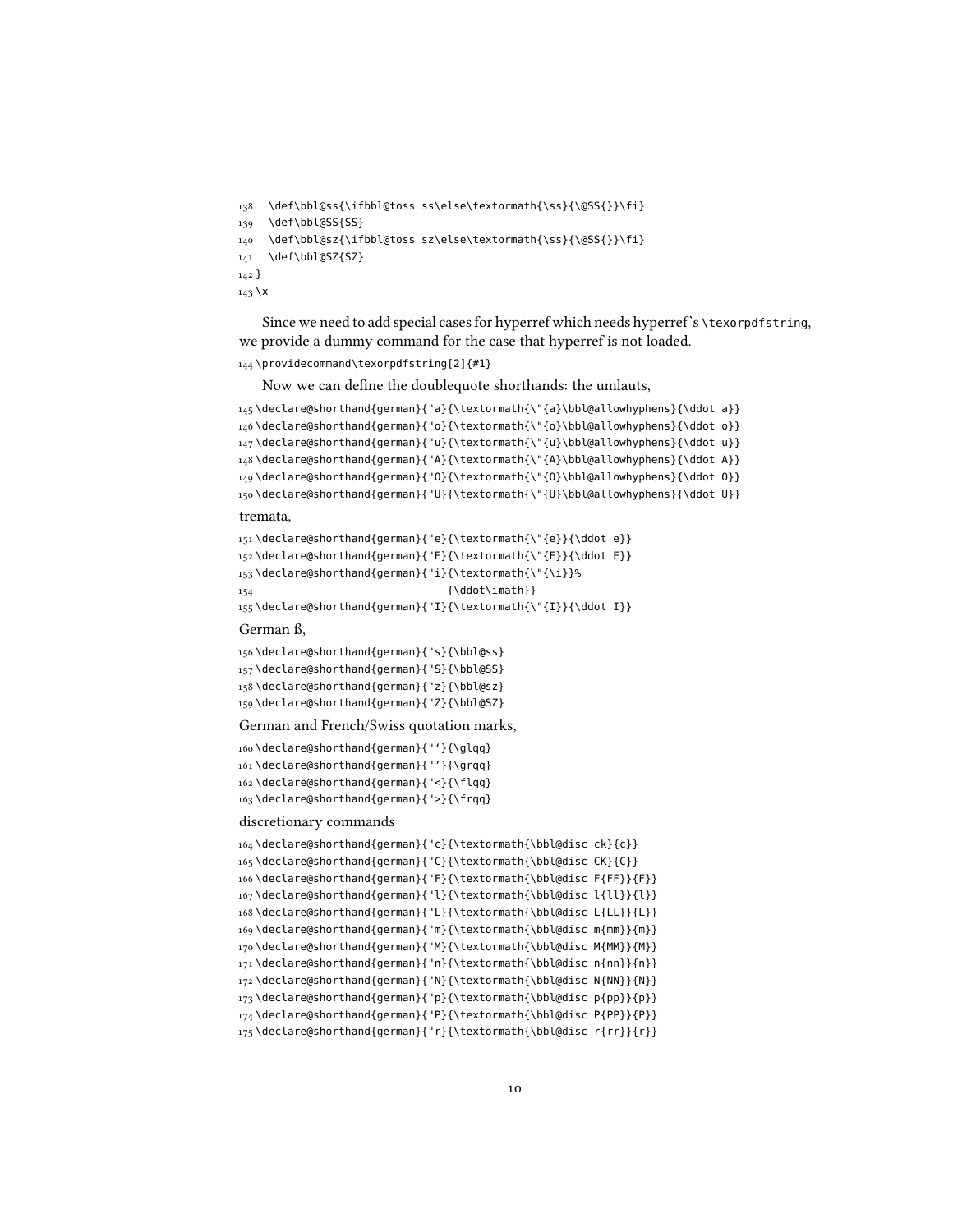```
176 \declare@shorthand{german}{"R}{\textormath{\bbl@disc R{RR}}{R}}
       177 \declare@shorthand{german}{"t}{\textormath{\bbl@disc t{tt}}{t}}
       178 \declare@shorthand{german}{"T}{\textormath{\bbl@disc T{TT}}{T}}
       (we need to treat "f a bit differently in order to preserve the ff-ligature)
       179 \declare@shorthand{german}{"f}{%
       180 \texorpdfstring{\textormath{\bbl@discff}{f}}% TeX string
       181 {f}% PDF string
       182 }
       183 \def\bbl@discff{\penalty\@M
       184 \afterassignment\bbl@insertff \let\bbl@nextff= }
       185 \def\bbl@insertff{%
       186 \if f\bbl@nextff
       187 \expandafter\@firstoftwo\else\expandafter\@secondoftwo\fi
       188 {\relax\discretionary{ff-}{f}{ff}\bbl@allowhyphens}{f\bbl@nextff}}
       189 \let\bbl@nextff=f
       and some additional commands (hyphenation, line breaking and ligature control):
       190 \declare@shorthand{german}{"-}{\nobreak\-\bbl@allowhyphens}
       191 \declare@shorthand{german}{"|}{%
       192 \texorpdfstring{\textormath{\penalty\@M\discretionary{-}{}{\kern.03em}\bbl@allowhyphens}{}}% TeX string
       193 {}% PDF string
       194 }
       195 \declare@shorthand{german}{""}{\hskip\z@skip}
       196 \declare@shorthand{german}{"~}{%
       197 \texorpdfstring{\textormath{\leavevmode\hbox{-}}{-}}% tex string
       198 {-}% PDF string
       199 }
       200 \declare@shorthand{german}{"=}{\penalty\@M-\hskip\z@skip}
       201 \declare@shorthand{german}{"/}{\textormath
       202 {\bbl@allowhyphens\discretionary{/}{}{/}\bbl@allowhyphens}{}}
\mdqon
All that's left to do now is to dene a couple of commands for reasons of compatibility
```

```
\mdqoff
with german.sty.
```

```
\ck
203 \def\mdqon{\shorthandon{"}}
    204 \def\mdqoff{\shorthandoff{"}}
    205 \def\ck{\bbl@allowhyphens\discretionary{k-}{k}{ck}\bbl@allowhyphens}
```
The macro  $\mathcal{U}$  defortion takes care of looking for a configuration file, setting the main language to be switched on at \begin{document} and resetting the category code of @ to its original value.

\ldf@finish\CurrentOption

#### 5.6 **austrian.ldf**, **german.ldf** and **swissgerman.ldf**

Babel expects a  $\langle \text{lang} \rangle$ . Ldf file for each  $\langle \text{lang} \rangle$ . So we create portmanteau ldf files for austrian, german and swissgerman.<sup>[4](#page-10-0)</sup> These files themselves only load germanb.ldf, which does the real work:

<span id="page-10-0"></span>For austrian and german, this is not strictly necessary, since babel provides aliases for these languages (pointing to germanb). However, since babel does not officially support these aliases anymore after the language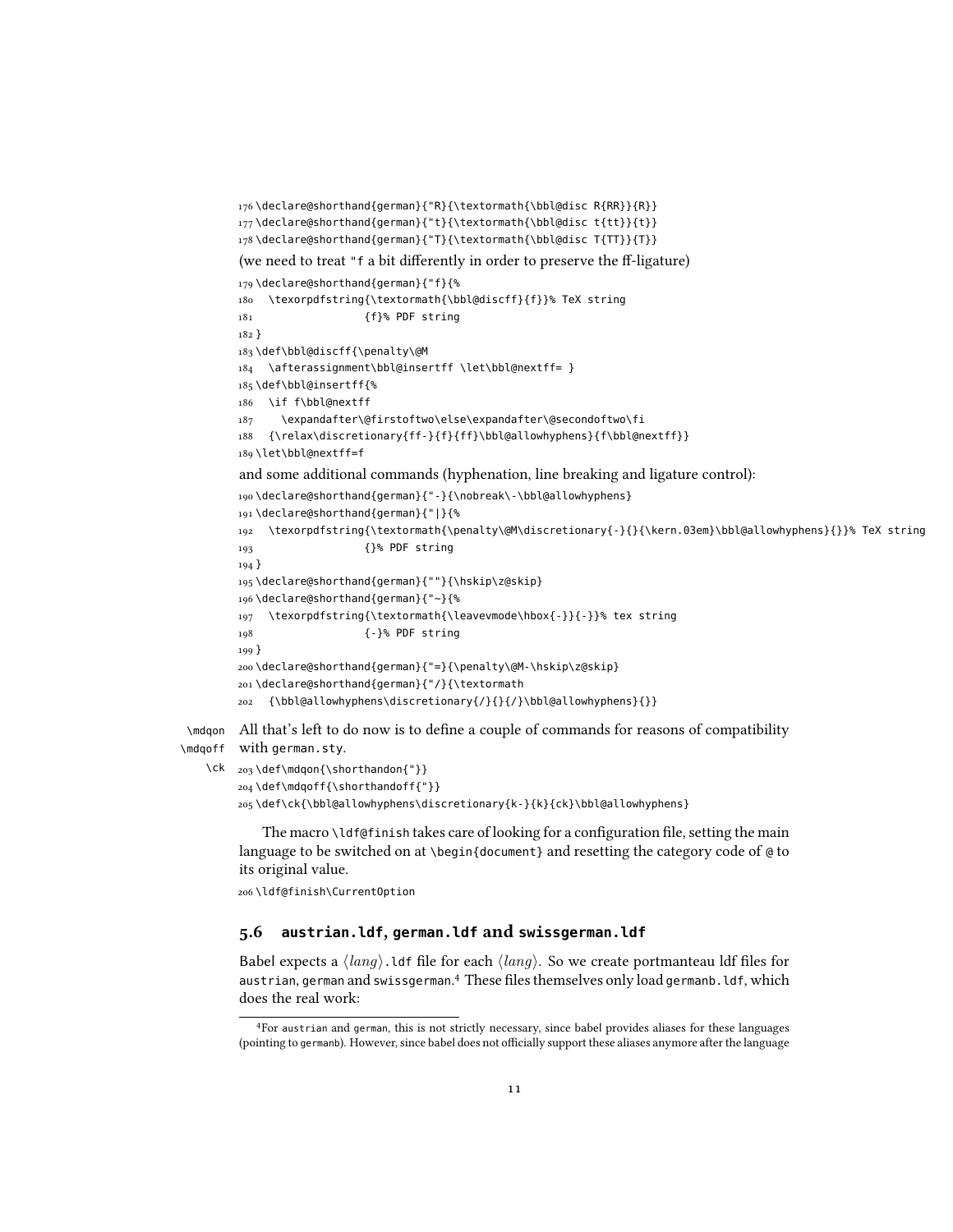207 \input germanb.ldf\relax

# Change History

| Version 1.0a                                             |              | \noex          |
|----------------------------------------------------------|--------------|----------------|
| General: Incorporated Nico's                             |              | e١             |
| comments<br>$\sim$                                       | 1            | Genei          |
| Version 1.0b                                             |              | Ъı             |
| General: fixed typo in definition for                    |              | V.             |
| austrian language found by                               |              | Version 2.     |
| Werenfried Spit nspit@fys.ruu.nl<br>$\cdot$ 1            |              | Gener          |
| Version 1.0c                                             |              | ba             |
| General: Fixed some typos                                | $\mathbf 1$  | Version 2.     |
| Version 1.1                                              |              | Gener          |
| \noextrasgerman: Added \dieresis<br>$\ddot{\phantom{a}}$ | 8            | \(             |
| General: When using PostScript fonts                     |              | Version 2.     |
| with the Adobe fontencoding, the                         |              | Gener          |
| dieresis-accent is located                               |              | $\mathbf{u}$   |
| elsewhere, modified germanb 1                            |              | $V_{\alpha}$   |
| Version 1.1a                                             |              | Version 2.     |
| General: Modified the documentation                      |              | \@cap          |
| somewhat                                                 | $\mathbf{1}$ | \۱             |
| Version 2.0                                              |              | ءَ\            |
| General: Modified for babel 3.0<br>$\ldots$              | $\mathbf{1}$ | \mont          |
| Now use \adddialect for austrian<br>J.                   | 5            | Genei          |
| Now use \adddialect if language                          |              | r <sub>6</sub> |
| undefined                                                | 5            | Ad             |
| Version 2.0a                                             |              | p              |
| General: Removed some problems in                        |              | Bro            |
| change $log \ldots \ldots \ldots \ldots \ldots 1$        |              | V.             |
| Version 2.0b                                             |              | Version 2.     |
| \extrasgerman: added some comment                        |              | Gener          |
| chars to prevent white space 8                           |              | ١a             |
| \noextrasgerman: added some                              |              | ، ۱            |
| comment chars to prevent white                           |              | Version 2.     |
| space                                                    | 8            | \@cap          |
| Version 2.1                                              |              | sł             |
| General: Removed bug found by van                        |              | Version 2.     |
| $der Meer$ 1                                             |              | Genei          |
| Version 2.2                                              |              | Version 2.     |
| \@captionsgerman: \pagename should                       |              | Genei          |
|                                                          | 6            | p              |
| Removed \global definitions                              | 6            | Rei            |
| \extrasgerman: Save all redefined                        |              | m              |
|                                                          |              | lo             |
|                                                          |              |                |

| \noextrasgerman: Try to restore                             |
|-------------------------------------------------------------|
| everything to its former state  8                           |
| General: Removed global assignments,                        |
| brought uptodate with german.tex                            |
| v2.3d<br>.<br>1                                             |
| Version 2.2a                                                |
| General: Renamed babel.sty in                               |
| babel.com<br>$\sim$<br>1                                    |
| Version 2.2d                                                |
| General: Removed use of                                     |
| \@ifundefined<br>.<br>5                                     |
| Version 2.3                                                 |
| General: Rewritten parts of the code to                     |
| use the new features of babel                               |
| version $3.1$<br>$\cdot$ 1                                  |
| Version 2.3e                                                |
| \@captionsgerman: Added                                     |
| \prefacename, \seename and                                  |
| \alsoname<br>.<br>6                                         |
| \month@german: Added \month@german .<br>7                   |
| General: Added \save@sf@q macro and                         |
| rewrote all quote macros to use it<br>9                     |
| Added warning, if no german                                 |
| patterns loaded<br>5                                        |
| Brought up-to-date with german.tex                          |
| v2.3e (plus some bug fixes) $[br]$<br>$\mathbf{1}$          |
| Version 2.3h                                                |
| General: moved definition of                                |
| \allowhyphens, \set@low@box and                             |
| \save@sf@q to babel.com  9                                  |
| Version 2.4                                                 |
| \@captionsgerman: \headpagename                             |
| should be \pagename $\dots\dots\dots$<br>6                  |
| Version 2.5                                                 |
| General: Update or $E\rightarrow E\times z_{\epsilon}$<br>1 |
| Version 2.5c                                                |
| General: Now use \@nopatterns to                            |
| produce the warning $\dots \dots$<br>5                      |
| Removed the use of \filedate and                            |
| moved the identification after the                          |
| loading of babel.def<br>1                                   |

definition files have been separated from the core, we provide the whole range of ldf files for the sake of completeness.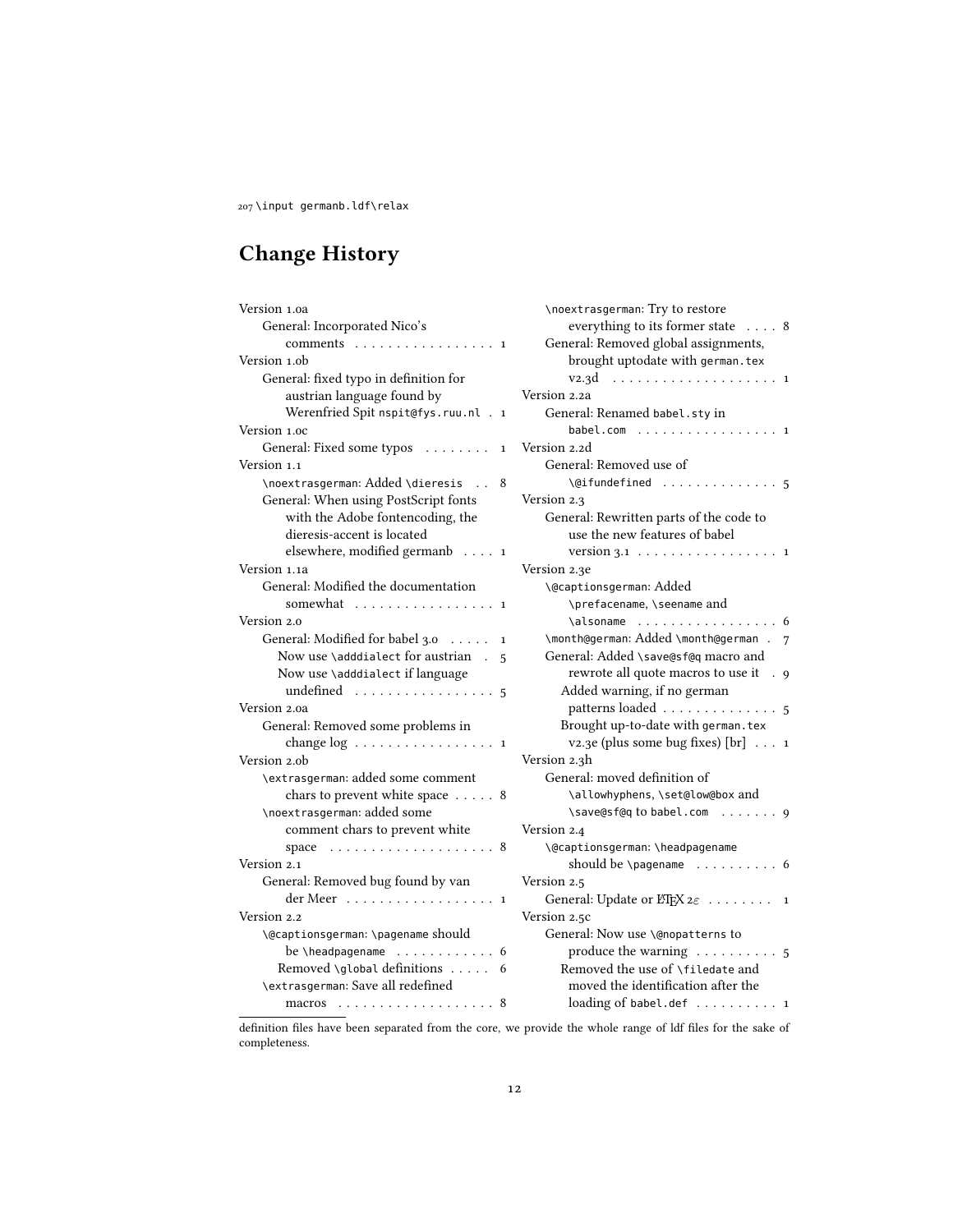| Version 2.6a                                                               |  |  |
|----------------------------------------------------------------------------|--|--|
| \noextrasgerman: All the code to                                           |  |  |
| handle the active double quote has                                         |  |  |
| been moved to babel.def 9                                                  |  |  |
| Removeed \3 as it is no longer in                                          |  |  |
| germanb.ldf 9                                                              |  |  |
| use \germanhyphenmins to store the                                         |  |  |
| correct values 9                                                           |  |  |
| General: \umlautlow and \umlauthigh                                        |  |  |
| moved to glyphs.dtx, as well as                                            |  |  |
| \newumlaut (now \lower@umlaut  9                                           |  |  |
| Moved all quotation characters to                                          |  |  |
| glyphs.dtx<br>9                                                            |  |  |
| Moved the identification to the top                                        |  |  |
| of the file<br>1                                                           |  |  |
| Rewrote the code that handles the                                          |  |  |
| active double quote character 1                                            |  |  |
| Use \ddot instead of \@MATHUMLAUT 10                                       |  |  |
| Version 2.6b                                                               |  |  |
| \@captionsgerman: Added \proofname                                         |  |  |
| for AMS-ETEX $\dots \dots \dots \dots \dots$                               |  |  |
| Version 2.6c                                                               |  |  |
| \noextrasgerman: Use decimal number                                        |  |  |
| instead of hat-notation as the hat                                         |  |  |
| may be activated $\ldots \ldots \ldots \ldots$ 9                           |  |  |
| General: added the \allowhyphens 10                                        |  |  |
| Moved \german@dq@disc to                                                   |  |  |
| babel.def, calling it \bbl@disc  10                                        |  |  |
| Version 2.6d                                                               |  |  |
| \@captionsgerman: Construct control                                        |  |  |
| sequence on the fly 6                                                      |  |  |
| \noextrasgerman: Construct control                                         |  |  |
| sequence \extrasgerman or                                                  |  |  |
| $\text{v}\text{-}\text{c}$<br>General: Moved the definition of             |  |  |
|                                                                            |  |  |
| \atcatcode right to the beginning. . 1<br>Now use \ldf@finish to wrap up . |  |  |
| 11<br>Now use \LdfInit to perform initial                                  |  |  |
|                                                                            |  |  |
| Replaced \undefined with                                                   |  |  |
| \@undefined and \empty with                                                |  |  |
| \@empty for consistency with LTFX . 1                                      |  |  |
| Version 2.6f                                                               |  |  |
| \ck: Now use \shorthandon and                                              |  |  |
| \shorthandoff  11                                                          |  |  |
| \dateaustrian: use \def instead of                                         |  |  |
| \edef  8                                                                   |  |  |
| Use \edef to define \today to save                                         |  |  |
| memory  8                                                                  |  |  |
|                                                                            |  |  |

| ion 2.6a                                                                                                | Use \edef to define \today to save            |
|---------------------------------------------------------------------------------------------------------|-----------------------------------------------|
| \noextrasgerman: All the code to                                                                        | memory<br>$\cdots$ 7                          |
| handle the active double quote has                                                                      | General: Copied the coding for "f             |
| been moved to babel.def 9                                                                               | from german.dtx version $2.5d \ldots$<br>11   |
| Removeed \3 as it is no longer in                                                                       | use \SS instead of SS, removed                |
| germanb.ldf 9                                                                                           | braces after \ss $\dots\dots\dots$<br>10      |
| use \germanhyphenmins to store the                                                                      | Version 2.6i                                  |
| correct values $\ldots \ldots \ldots \ldots$ 9                                                          | \noextrasgerman: Deactivate                   |
| General: \umlautlow and \umlauthigh                                                                     | shorthands outside of German. 9               |
| moved to glyphs.dtx, as well as                                                                         | Version 2.6j                                  |
| \newumlaut (now \lower@umlaut<br>$\cdot$ 9                                                              |                                               |
| Moved all quotation characters to                                                                       | \@captionsgerman: Added                       |
| glyphs.dtx  9                                                                                           | \glossaryname  6                              |
| Moved the identification to the top                                                                     | \noextrasgerman: Now use                      |
| of the file 1                                                                                           | \providehyphenmins to provide a               |
| Rewrote the code that handles the                                                                       | default value $\ldots \ldots \ldots \ldots$ 9 |
| active double quote character 1                                                                         | Version 2.6k                                  |
| Use \ddot instead of \@MATHUMLAUT<br>10                                                                 | \noextrasgerman: Turn frenchspacing           |
| ion 2.6b                                                                                                | on, as in german.sty $\dots \dots \dots$ 9    |
| \@captionsgerman: Added \proofname                                                                      | Version 2.61                                  |
| for AMS-ETEX $\dots \dots \dots \dots \dots$                                                            | General: Making germanb behave like           |
| ion 2.6c                                                                                                | german needs some more work                   |
| \noextrasgerman: Use decimal number                                                                     | besides defining \CurrentOption 5             |
| instead of hat-notation as the hat                                                                      | Version 2.6m                                  |
| may be activated $\ldots \ldots \ldots \ldots$ 9                                                        | General: Corrected a typo 5                   |
| General: added the \allowhyphens<br>10                                                                  | Version 2.7                                   |
| Moved \german@dq@disc to                                                                                | \@captionsgerman: Changed \enclname           |
| babel.def, calling it \bbl@disc $\dots$<br>10                                                           | in austrian to Beilage $(n)$ . 6              |
| ion 2.6d                                                                                                | Split \captionsgerman from                    |
| <b>\@captionsgerman: Construct control</b>                                                              | \captionsaustrian and                         |
|                                                                                                         | $\cap$ $\in$ 6                                |
| \noextrasgerman: Construct control                                                                      | \dateswissgerman: Added                       |
| sequence \extrasgerman or                                                                               | \dateswissgerman. 8                           |
| $\text{v}\text{-}\text{c}$                                                                              | \extrasswissgerman: Added                     |
| General: Moved the definition of                                                                        | \extrasswissgerman. 8                         |
| \atcatcode right to the beginning. . 1                                                                  | \noextrasgerman: Deactivate                   |
| Now use \ldf@finish to wrap up .<br>11                                                                  | shorthands also outside of                    |
| Now use \LdfInit to perform initial                                                                     | austrian and swissgerman. $\ldots$ , 9        |
|                                                                                                         | Do not use \@namedef when                     |
| Replaced \undefined with                                                                                | \noextras is already defined and              |
| \@undefined and \empty with                                                                             | should not be overwritten. 9                  |
| \@empty for consistency with LHEX . 1                                                                   | \noextrasswissgerman: Added                   |
| ion 2.6f                                                                                                | \noextrasswissgerman.  8                      |
| \ck: Now use \shorthandon and                                                                           | General: Added support for variety            |
| \shorthandoff  11                                                                                       | swissgerman.  1                               |
| \dateaustrian: use \def instead of                                                                      | Generate portmanteau files                    |
| $\text{edge} \quad \ldots \quad \ldots \quad \ldots \quad \ldots$<br>Use \edef to define \today to save | austrian.ldf, german.ldf and                  |
|                                                                                                         | swissgerman.ldf. 11                           |
| memory $\dots\dots\dots\dots\dots\dots$ 8<br>\dategerman: use \def instead of \edef $\frac{7}{4}$       |                                               |
|                                                                                                         | Revised austrian support. 1                   |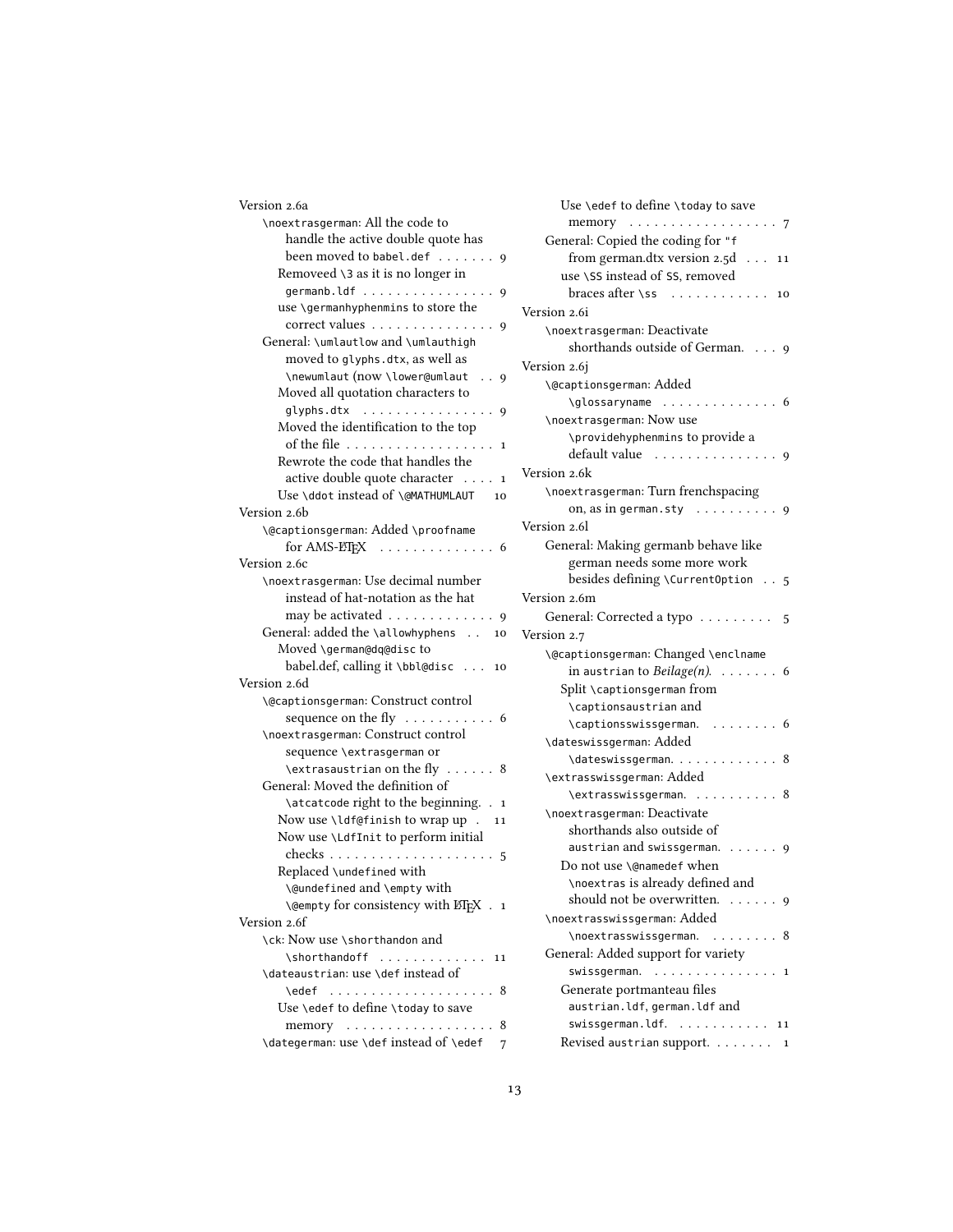| Revised documentation: Turn the                                                   | Version 2.9                                                 |
|-----------------------------------------------------------------------------------|-------------------------------------------------------------|
| babel manual chapter into a                                                       | General: Add "/ shortcut for breakable                      |
| self-enclosed manual. 1                                                           | slash (taken from dutch.ldf) $\dots$ 11                     |
| Version 2.7b                                                                      | Do not attempt to load \l@austrian,                         |
| General: Do not warn about missing                                                | which does not exist $\dots \dots \dots$ 5                  |
| swissgerman patterns if                                                           | Version 2.10                                                |
| swissgerman is not loaded 6                                                       | \noextrasgerman: Implement boolean                          |
| Version 2.8                                                                       | switch \tosstrue/\tossfalse to                              |
| \@captionsgerman: Define                                                          | customize $\langle \beta \rangle$ -related shorthands       |
| trans-variational base captions                                                   | in Swiss Standard German context.<br>8                      |
| which are loaded and modified by                                                  | Implement modifier toss to                                  |
| the varieties $\ldots \ldots \ldots \ldots \ldots 6$                              | customize $\langle \beta \rangle$ -related shorthands       |
| \captionsaustrian: Only define                                                    | in Swiss Standard German context.<br>8                      |
| \captionsaustrian if austrian is                                                  | General: Add helper macros to                               |
| requested. 7                                                                      | identify the current option. $\dots \dots$ 5                |
| \captionsgerman: Only define                                                      | Improvements to the manual $\dots$ 1                        |
| \captionsgerman if german is<br>requested. $\ldots \ldots \ldots \ldots \ldots$ 7 | Version 2.11                                                |
| \captionsswissgerman: Only define                                                 | General: Fix old hyphenation                                |
| \captionsswissgerman if                                                           | regression introduced with babel                            |
| swissgerman is requested. $\ldots \ldots$ 7                                       | $3.7$ (2002) in a number of                                 |
| \dateaustrian: Only define                                                        | shorthands (change of meaning of                            |
| \dateaustrian if austrian is                                                      | \allowhyphens vs.                                           |
| requested. 8                                                                      | \bbl@allowhyphens)  11                                      |
| \dategerman: Only define \dategerman                                              | Version 2.12                                                |
| if german is requested. $\ldots \ldots \ldots$ 7                                  | General: Properly handle shorthands                         |
| \dateswissgerman: Only define                                                     | in hyperref pdf strings $\dots \dots \dots$ 10              |
| \dateswissgerman if swissgerman                                                   | Version 2.13                                                |
| is requested. $\ldots \ldots \ldots \ldots \ldots 8$                              | General: Move option helper macros                          |
| General: Only add Austrian dialect if                                             | after \LdfInit to fix plain tex                             |
| austrian is loaded $\ldots \ldots \ldots$ 5                                       | usage. $\ldots \ldots \ldots \ldots \ldots \ldots \ldots 5$ |

## References

- <span id="page-13-5"></span>[1] Ammon, Ulrich et al.: Variantenwörterbuch des Deutschen. Die Standardsprache in Österreich, der Schweiz und Deutschland sowie in Liechtenstein, Luxemburg, Ostbelgien und Südtirol. Berlin, New York: De Gruyter.
- <span id="page-13-0"></span>[2] Braams, Johannes and Bezos, Javier: Babel. <http://www.ctan.org/pkg/babel>.
- <span id="page-13-3"></span>[3] Deutschsprachige Trennmustermannschaft: dehyph-exptl – Experimental hyphenation patterns for the German language. <https://ctan.org/pkg/dehyph-exptl>.
- <span id="page-13-4"></span>[4] Heiko Oberdiek: hyphsubst – Substitute hyphenation patterns. [https://ctan.org/](https://ctan.org/pkg/hyphsubst) [pkg/hyphsubst](https://ctan.org/pkg/hyphsubst).
- <span id="page-13-1"></span>[5] Partl, Hubert: German TEX, TUGboat 9/1 (1988), p. 70-72.
- <span id="page-13-2"></span>[6] Raichle, Bernd: German. <http://www.ctan.org/pkg/german>.